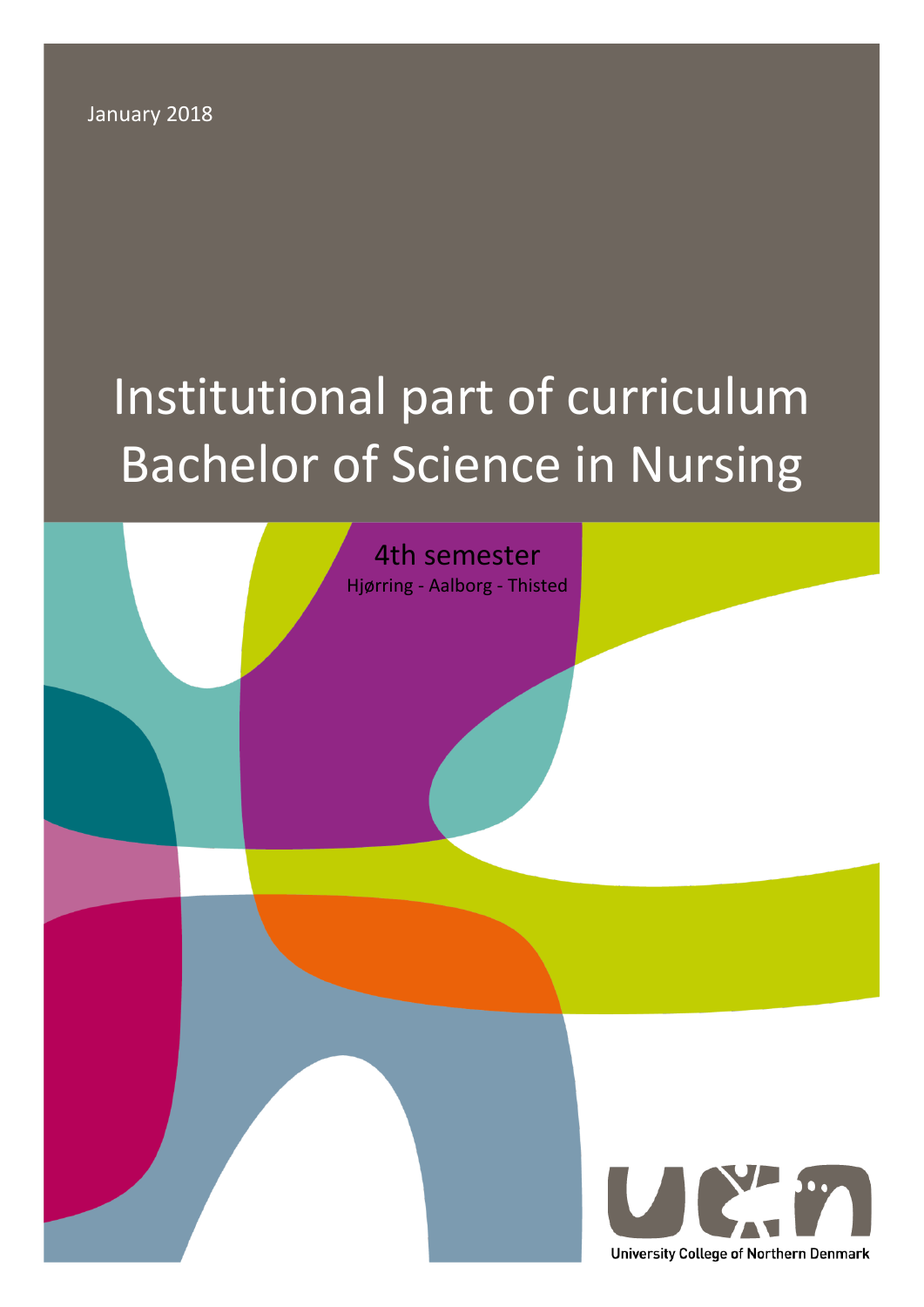# **Content 4th semester**

| 1.1        |                                                                                       |                                                                             |  |
|------------|---------------------------------------------------------------------------------------|-----------------------------------------------------------------------------|--|
| 1.2        |                                                                                       |                                                                             |  |
|            | 1.2.1                                                                                 |                                                                             |  |
|            | 1.2.2                                                                                 |                                                                             |  |
|            | 1.2.3                                                                                 |                                                                             |  |
| 1.3        |                                                                                       |                                                                             |  |
|            | 1.3.1                                                                                 |                                                                             |  |
|            | 1.3.2                                                                                 |                                                                             |  |
|            | 1.3.3                                                                                 | Goals for learning outcome distributed according to elective ECTS points  5 |  |
|            | 1.3.4                                                                                 | Goals for learning outcome distributed according to interprofessional ECTS  |  |
| 1.4<br>1.5 | Prerequisites for participation in internal theoretical examination at 4th semester 6 |                                                                             |  |
|            | 1.5.1                                                                                 |                                                                             |  |
|            | 1.5.2                                                                                 |                                                                             |  |
|            | 1.5.3                                                                                 | Approval of literature in the individual study plan from the work placement |  |
|            | 1.5.4                                                                                 |                                                                             |  |
| 1.6        |                                                                                       |                                                                             |  |
|            | 1.6.1                                                                                 |                                                                             |  |
| 1.7        |                                                                                       |                                                                             |  |
| 1.8        | Registration for examination, re-examination, alternative examination etc 8           |                                                                             |  |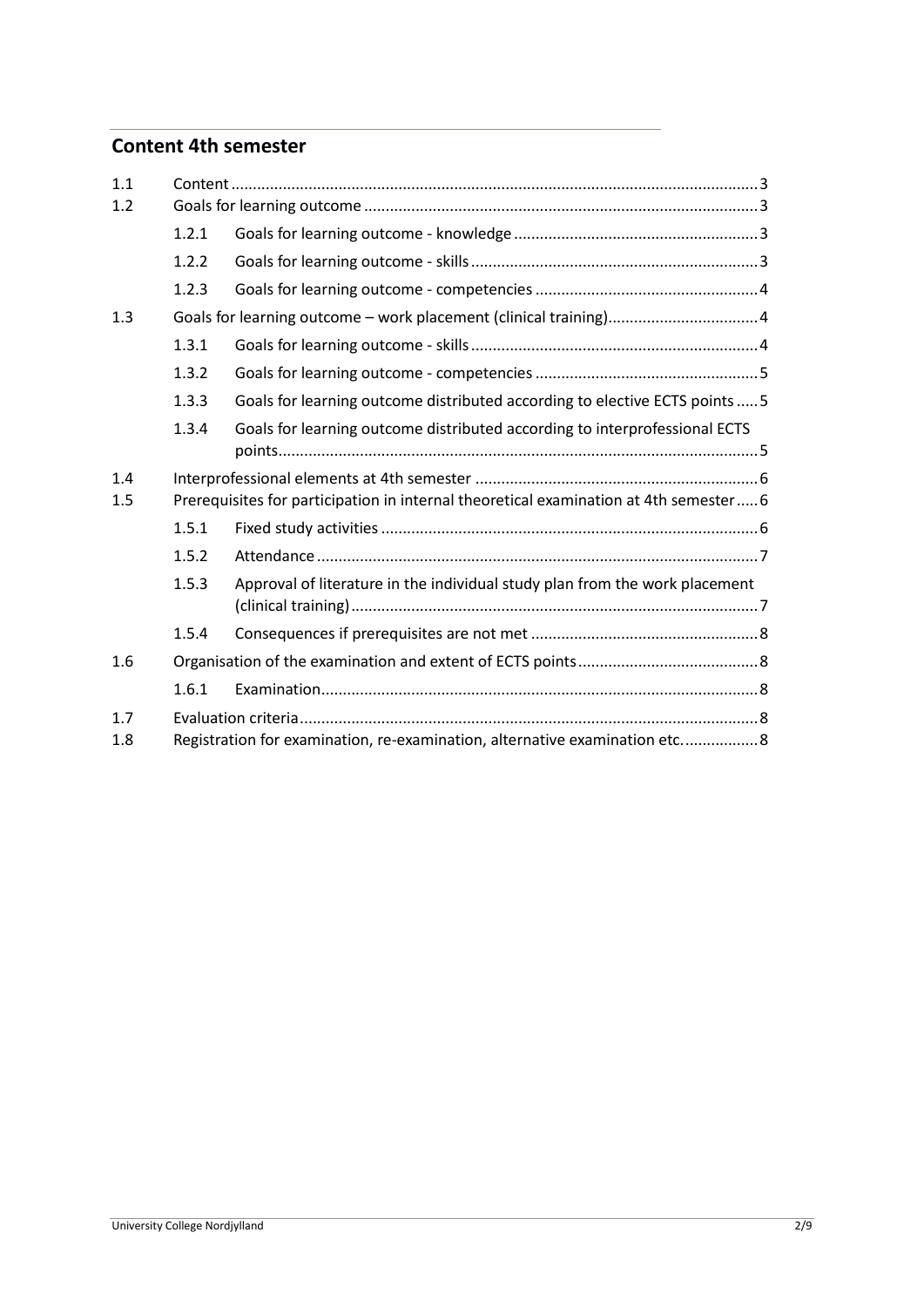# **4th semester**

## <span id="page-2-0"></span>**1.1 Content**

## **Theme 4: Situation-specific communication in interaction with patients and citizens, relatives and professionals in and across sectors**

The theme is focused on situation-specific communication, counselling and education in interaction with patients/citizens and relatives in professional and interprofessional practice.

The focus is to achieve knowledge of the impact of individual, social and cultural conditions on the experiences and reactions to health challenges and links between diseases of patients/citizens as well as skills in and competencies to take responsibility for situation-specific communication and pedagogical interventions.

## <span id="page-2-1"></span>**1.2 Goals for learning outcome**

#### <span id="page-2-2"></span>**1.2.1 Goals for learning outcome - knowledge**

At the end of the semester, the student is able to:

- Reflect on forms of knowledge to systematically observe, diagnose, communicate, assess, prioritise, manage, coordinate, evaluate, document and adjust nursing care for patients and citizens at individual, group and national level
- Reflect on knowledge of individual, religious and ethical conditions' influence on peoples' experiences and reactions in connection with healthcare challenges as well as the links between diseases
- Reflect on knowledge of targeted pedagogical and communicative interventions in both direct and digital contexts involving the patient, citizen and relatives with respect for diversity
- Reflect on the values, theories, concepts and methods of nursing
- Reflect on the profession's use of technology in care, treatment and quality assurance
- Explain the targets set for citizens and patients and is able to participate in interprofessional and intersectoral collaboration on these
- Reflect on dilemmas and selected ethical issues in the field of nursing
- Reflect on the use of communication theories and methods and is able to reflect on the communicative significance in relation to dialogue and forging of relationships
- Reflect on selected theories on the psychological development, reactions and states of crisis in human beings.

### <span id="page-2-3"></span>**1.2.2 Goals for learning outcome - skills**

At the end of the semester, the student is able to: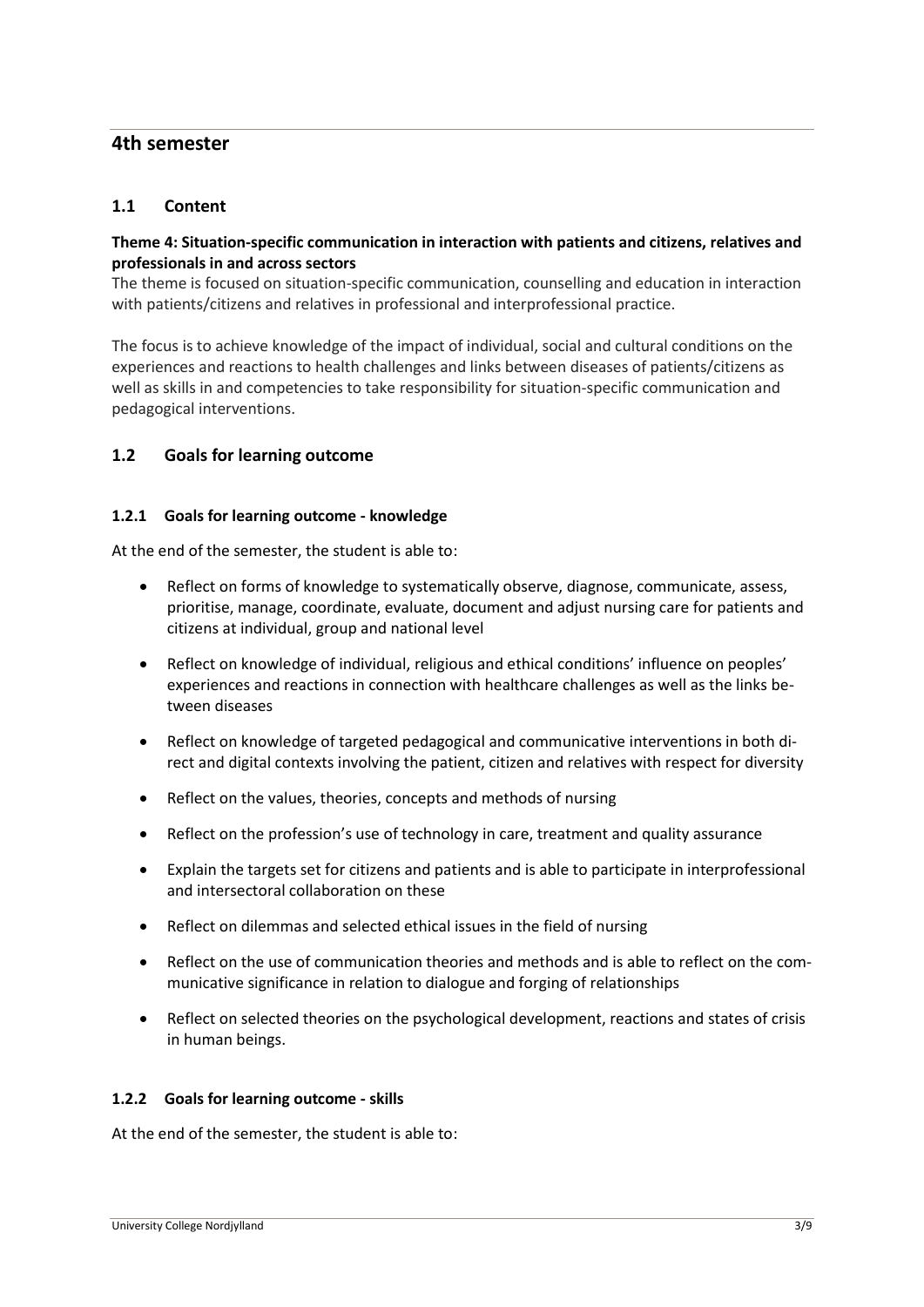- Apply and justify clinical decision-making based on various forms of knowledge in interaction with patients and citizens to systematically observe, diagnose, assess, prioritise, manage, coordinate, evaluate, document and adjust nursing care at individual, group and national level
- Apply and justify nursing interventions in relation to patients' and citizens' experiences with and reactions to healthcare challenges and links between diseases in interaction with patient and citizen, relatives and health professionals in and across sectors
- Perform and justify clinical management of patient and citizen care and treatment in collaboration with fellow nurses and interprofessional teams considering quality assurance
- Perform and reflect on guidance and education of patients and citizens, colleagues and prospective students
- Apply and justify ethical insight into care and treatment based on existing codes and legislation
- Apply and reflect on technologies in the provision and development of nursing, care and treatment
- Apply and reflect on situation-specific communication, guidance and advice in interaction with the patient and citizen in nursing and interprofessional practice
- Master interprofessional and intersectoral collaboration in a range of citizen and patient pathways and contexts
- Master relevant study and working methods both to search for, assess and interpret empirical evidence, theory and research methods and to initiate innovation, development and research work.

### <span id="page-3-0"></span>**1.2.3 Goals for learning outcome - competencies**

At the end of the semester, the student is able to:

- Manage and assume responsibility for technology relevant for the profession
- Manage and assume responsibility for quality assurance and quality enhancement
- Demonstrate responsibility and keep up-to-date by identifying and understanding own learning processes and development needs.

# <span id="page-3-1"></span>**1.3 Goals for learning outcome – work placement (clinical training)**

Goals for learning outcome concerning clinical, elective and interprofessional ECTS points are selected on the basis of the learning outcome above.

### <span id="page-3-2"></span>**1.3.1 Goals for learning outcome - skills**

At the end of the semester, the student is able to:

• Apply and justify clinical decision-making based on various forms of knowledge in interaction with patients and citizens to systematically observe, diagnose, assess, prioritise, manage, coordinate, evaluate, document and adjust nursing care at individual, group and national level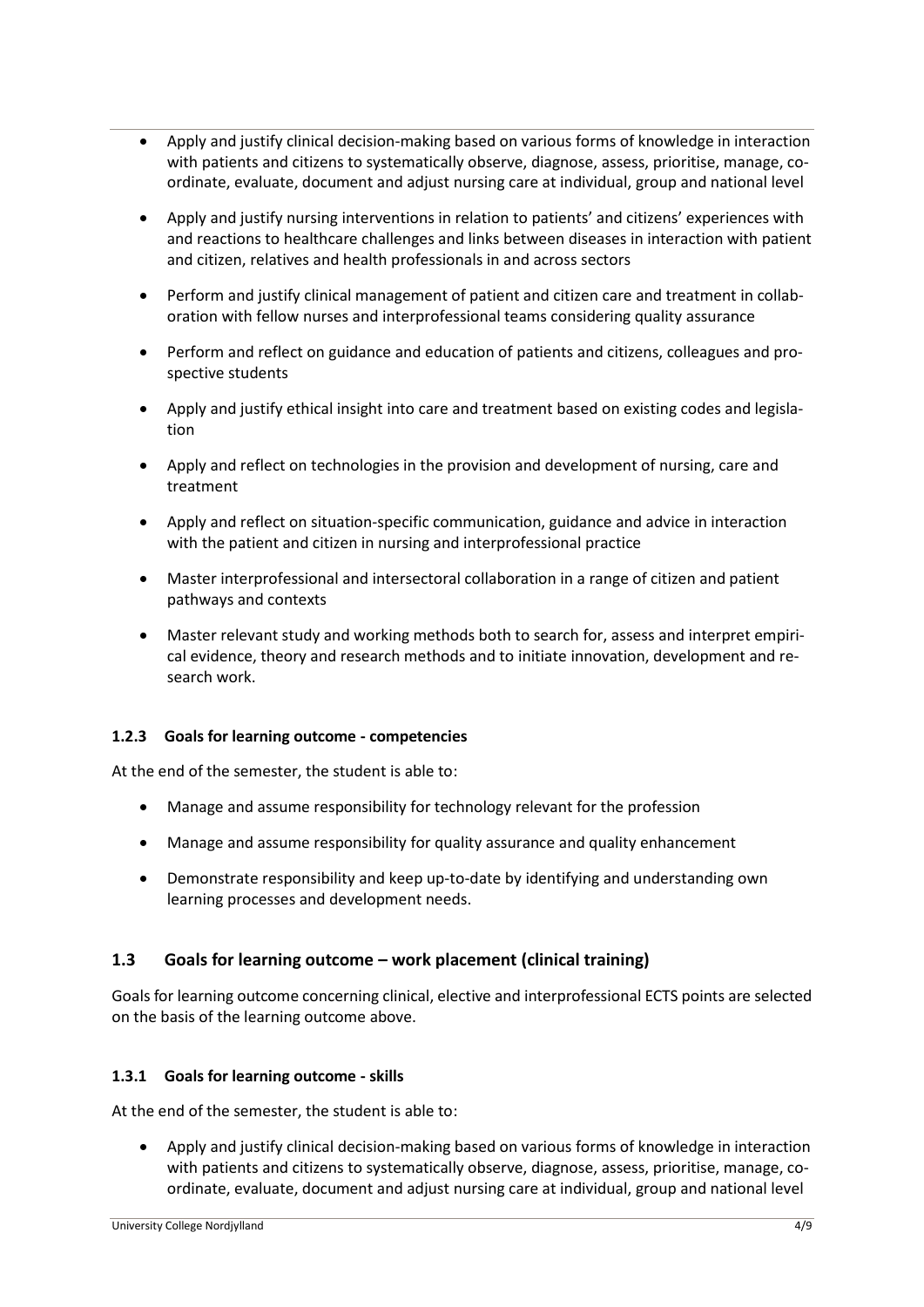- Apply and justify nursing interventions in relation to patient and citizen experiences and reactions to health challenges and links between diseases in interaction with patient, citizen, relatives and professionals within and across sectors
- Perform and justify clinical management of patient and citizen care and treatment in collaboration with fellow nurses and interprofessional teams considering quality assurance
- Perform and reflect on guidance and education of patient, citizen, relatives, colleagues and prospective students
- Apply and justify ethical insight into care and treatment based on existing codes and legislation
- Apply and reflect on technologies in the provision and development of nursing, care and treatment
- Apply and reflect on situation-specific communication, guidance and advice in interaction with the patient and citizen in nursing and interprofessional practice
- Master interprofessional and intersectoral collaboration in a range of citizen and patient pathways and contexts
- Master relevant study and working methods both to search for, assess and interpret empirical evidence, theory and research methods and to initiate innovation, development and research work.

# <span id="page-4-0"></span>**1.3.2 Goals for learning outcome - competencies**

At the end of the semester, the student is able to:

- Manage and assume responsibility for profession relevant technology, including information and communication technology in the relevant context
- Manage and assume responsibility for quality assurance and quality enhancement
- Demonstrate responsibility and keep up-to-date by identifying and understanding own learning processes and developmental needs.

### <span id="page-4-1"></span>**1.3.3 Goals for learning outcome distributed according to elective ECTS points**

At the end of the work placement (clinical training), the student is able to:

• Perform and reflect on counselling and education of patients and citizens, relatives, colleagues and prospective students.

### <span id="page-4-2"></span>**1.3.4 Goals for learning outcome distributed according to interprofessional ECTS points**

At the end of the work placement (clinical training), the student has:

• Knowledge of and is able to understand and explain the goals of citizens and patients and is able to enter into interprofessional and cross-sectoral collaboration about this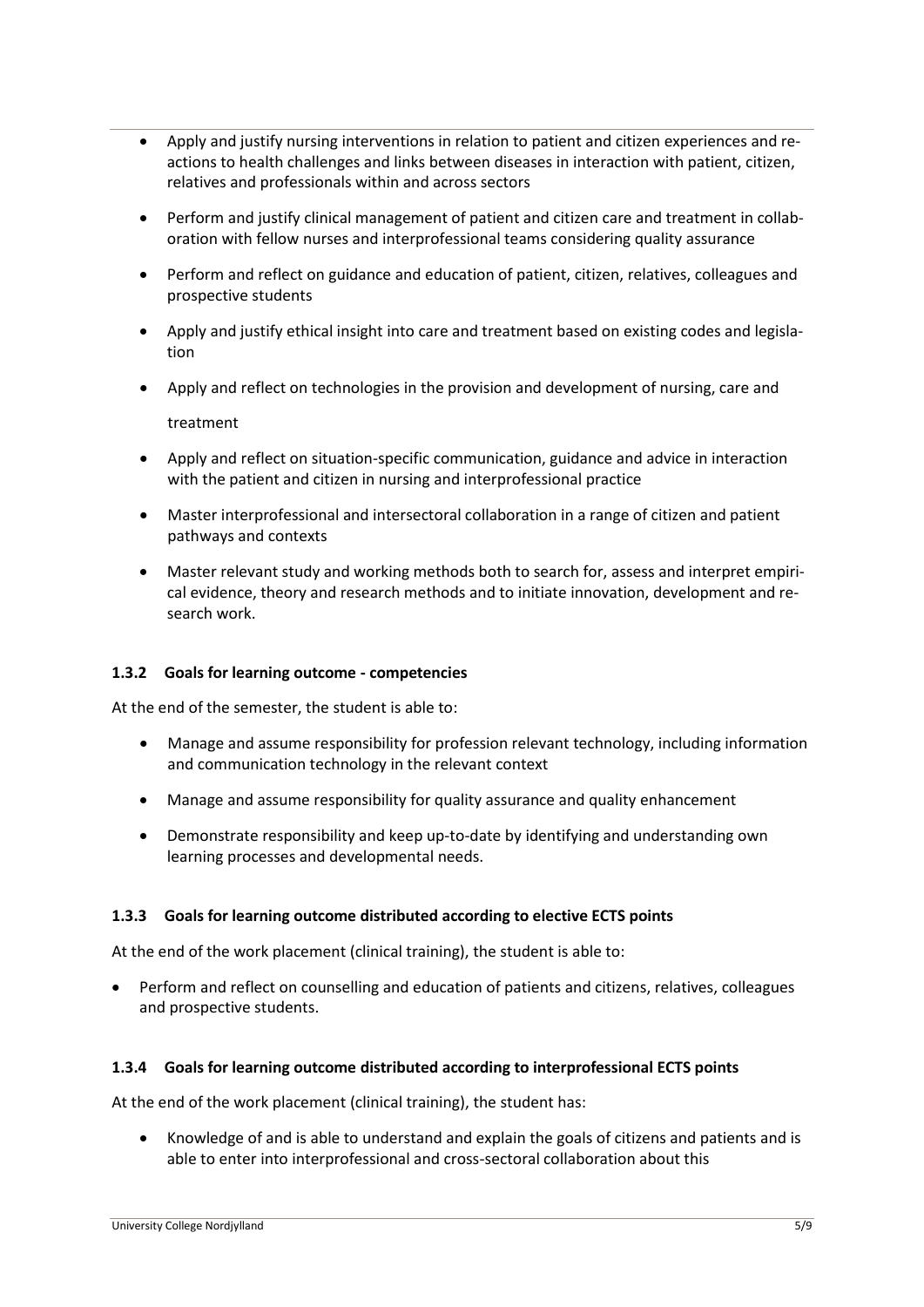- Knowledge of methods and standards for quality assurance, patient safety and quality enhancement and is able to explain how they are used
- Knowledge of and is able to explain own professional practice and own professional tasks and responsbilities in an organisational, administrative and society perspective in the whole health service system
- Knowledge of and is able to understand innovation as a method to change practice.

# <span id="page-5-0"></span>**1.4 Interprofessional elements at 4th semester<sup>3</sup>**

The interprofessional elements are focused on eleborating and strenthening of own professional practice as well as own professional tasks and responsibilities as prerequisites for entering into an interprofessional and cross-sector collaboration about the patient's/citizen's goals and pathway.

# <span id="page-5-1"></span>**1.5 Prerequisites for participation in internal theoretical examination at 4th semester**

Below the prerequisites are stated for the final examination at the 4th semester:

## <span id="page-5-2"></span>**1.5.1 Fixed study activities**

There is a fixed study activity in connection with the work placement (clinical training), which is a prerequisite for participation in the examination at the 4th semester. See semester description for the 4th semester.

The fixed study activity is individual and a part of the student's clinical education at the 4th semester. The activity takes place at the work placement site (clinical training site) within the last two weeks of the work placement (clinical training) period.

The purpose of the fixed study activity at the 4th semester is that the student applies, justifies, reflects and evaluates a situation-specific communication in interaction with a patient/citizen/resident and possibly including the relatives.

The situation-specific communication consists of one or more communication exercises in the work placement (clinical training) period lasting 10 minutes based on the Calgary-Cambridgeguide.

The fixed study activity consists of three parts: 1) An exercise in situation-specific communication lasting 10 minutes, 2) a study day and 3) discussion between the student, the clinical counsellor and the attached lecturer.

The discussion takes place via Lync and lasts 60 minutes. Prior to the discussion, the student has handed in a written assignment (max. 3600 characters) using Praktikportalen at 09.00 am two weekdays before part three of the fixed study activity.

The timing of the study activity will be published at the individual part of Praktikportalen for each student no later than two weeks before the semester starts. The study activity is set up at the student's activity plan at Praktikportalen and must be approved by a lecturer from the educational institution when the study activity has been completed.

<sup>3</sup> For studerende på overgangsordning henvises også til bilag 1.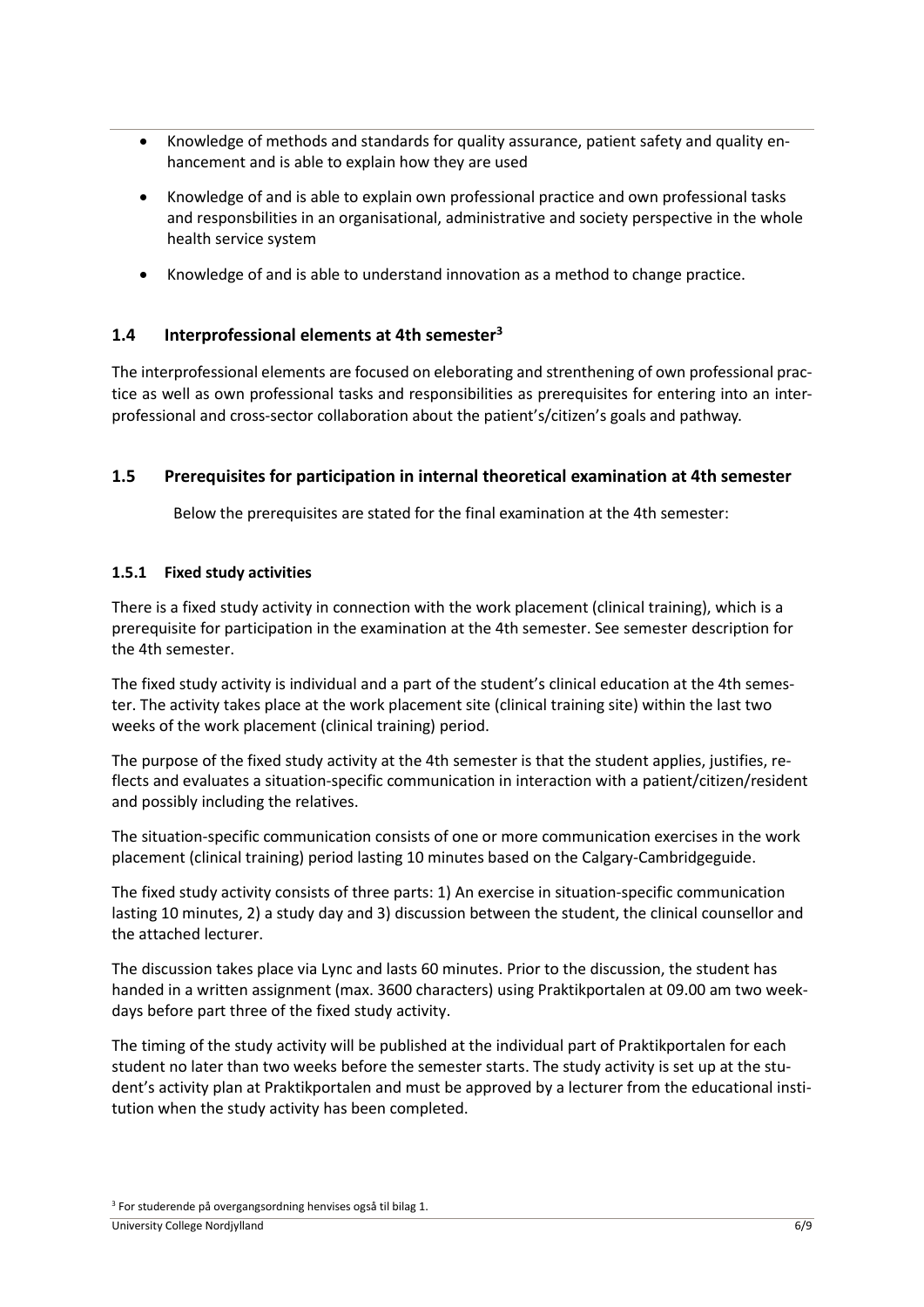# <span id="page-6-0"></span>**1.5.2 Attendance**

It is a general expectation that students participate in the theoretical and clinical education.

## **7. 5.2.1 Attendance in theoretical education**

The obligation to participate in *theoretical education* means:

• Active participation in finishing of case work

Active participation is a prerequisite for the student's participation in the final internal theoretical examination of the semester.

## **7.5.2.2 Compulsory attendance in work placement (clinical training)**

Compulsory attendance in *clinical education* has an extent of 30 hours a week on average, which is documented by the clinical counsellor.

Attendance is a prerequisite for the student's participation in the final internal theoretical examination of the semester.

In case the student has more than 10% absence (three days) during work placement (clinical training), the student and the clinical counsellor make a plan for how to make up for the non-attendance. If this is not possible before the examination, the student has used one attempt to pass the examination. The non-attendance can be made up by suspending study days and/or weekends.

In case of more than 10% absence, documentation is needed.

The following are valid reasons for absence:

- Illness which can be documented by a sick note from the doctor paid by the student
- Public duty or student political work which can be documented.

The work placement (clinical training site) contacts the clinical coordinator who in collaboration with the student counsellor makes an individual assessment of the non-attendance to make an alternative plan or a new work placement (clinical training) period.

In case of non-attendance without valid documentation, the educational institution is notified. Nonattendance without a valid reason may lead to dismissal from the work placement site (clinical training site).

Rules of conduct for students at UCN apply during the work placement (clinical training).

# <span id="page-6-1"></span>**1.5.3 Approval of literature in the individual study plan from the work placement (clinical training)**

Generally, the literature in the individual study plan must be research-based. Fiction can be included to a minor extent if relevant. The literature is expected to comprise no less than 45 pages per week during work placement (clinical training) – a total of 270 pages.

The clinical counsellor approves the student's literature in the individual study plan concerning relevance and extent.

Approval of the literature is a prerequisite for participation in the final examination of the semester.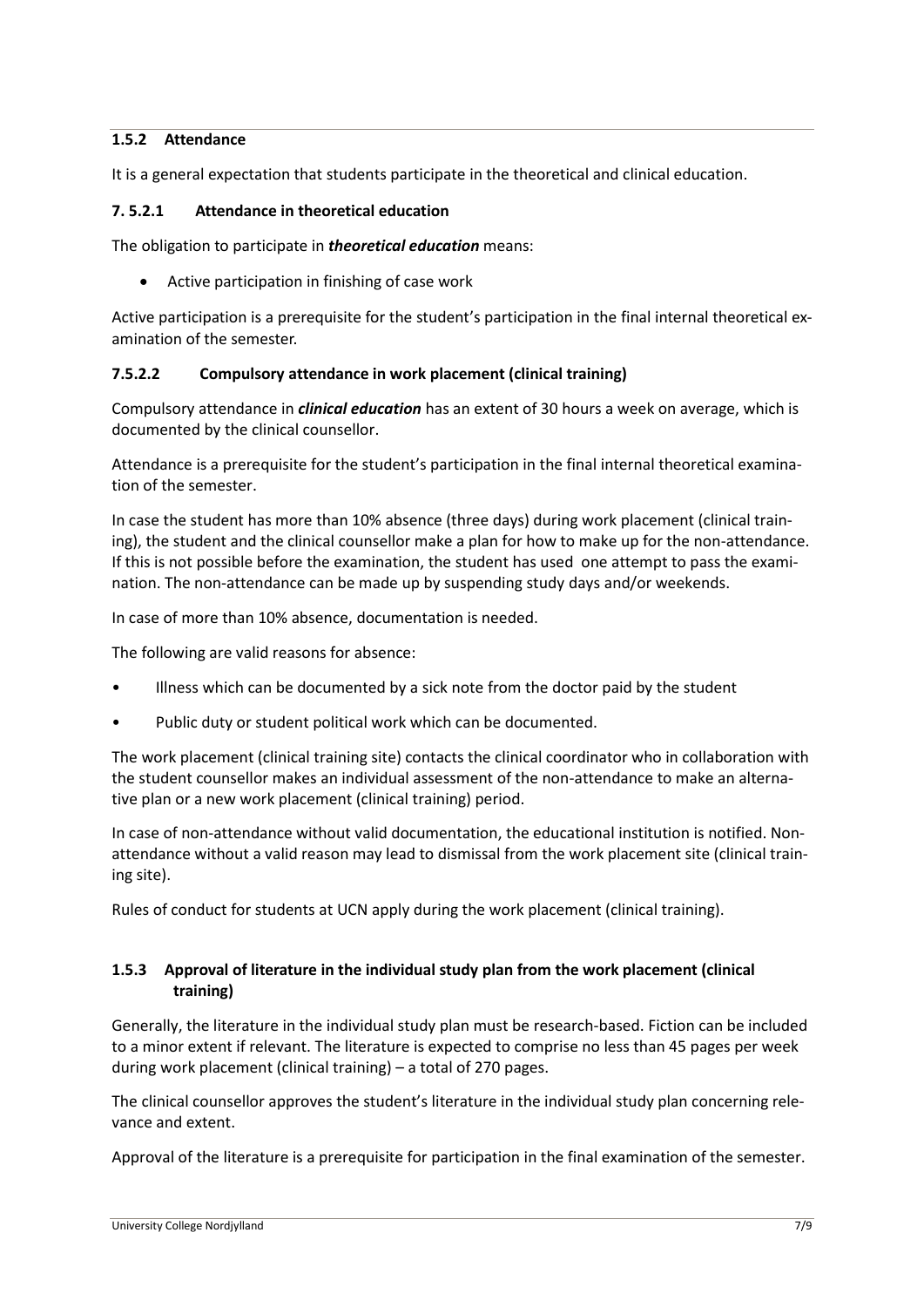# <span id="page-7-0"></span>**1.5.4 Consequences if prerequisites are not met**

If one or more of the prerequisites are not met, the student cannot participate in the internal examination at the 4th semester. If one or more of the prerequisites are not met, the student has used one attempt to pass the examination.

# <span id="page-7-1"></span>**1.6 Organisation of the examination and extent of ECTS points<sup>4</sup>**

The 4th semester is finished by an internal, theoretical, written and individual examination in Danish with the use of aids and is evaluated according to the 7-point grading scale.

The examination is made digitally using WISEflow and lasts three hours. At the start of the examination the student is presented with a case (e.g. a film clip, information material to patients, video clip, patient narrative). Based on the case, the students describe, explain and justify their reflections in relation to relevant parts of the semester outcomes. The examination is related to the subject nursing, technology, philosophy, religion, ethics, communication, psychology, learning and pedagogics.

The examination comprises 30 ECTS.

# <span id="page-7-2"></span>**1.6.1 Examination**

The student is responsible for bringing a computer which can access the wireless network, WISEflow at the educational institution as well as headset/earphones.

In case of brief interruptions of the internet and/or WISEflow connection caused by the educational institution, the examination time is extended in accordance with the length of the interruption. In case of long-term interruptions of the internet/WISEflow connection caused by the educational institution, the examination is discontinued. The examination is cancelled and does not count as an attempt to pass the examination. A new examination is scheduled.

# <span id="page-7-3"></span>**1.7 Evaluation criteria**

Evaluation criteria are goals for leaning outcome related to theoretical education, clinical education, elective ECTS and interprofessional ECTS for the 4th semester with the theme "Situation-specific communication in interaction with patients and citizens, relatives and professionals in and across sectors".

The evaluation is based on the student's written presentation. The evaluation is made by the examiner.

The evaluation results are communicated by UMS/Wiseflow in accordance with "Overview of examinations", see Pointer, the Nursing Programme at Campus Aalborg/Thisted and Hjørring.

# <span id="page-7-4"></span>**1.8 Registration for examination, re-examination, alternative examination etc.**

The student is automatically registered for participation in the first examination at the end of the semester.

<sup>4</sup> For studerende på overgangsordning henvises også til bilag 1